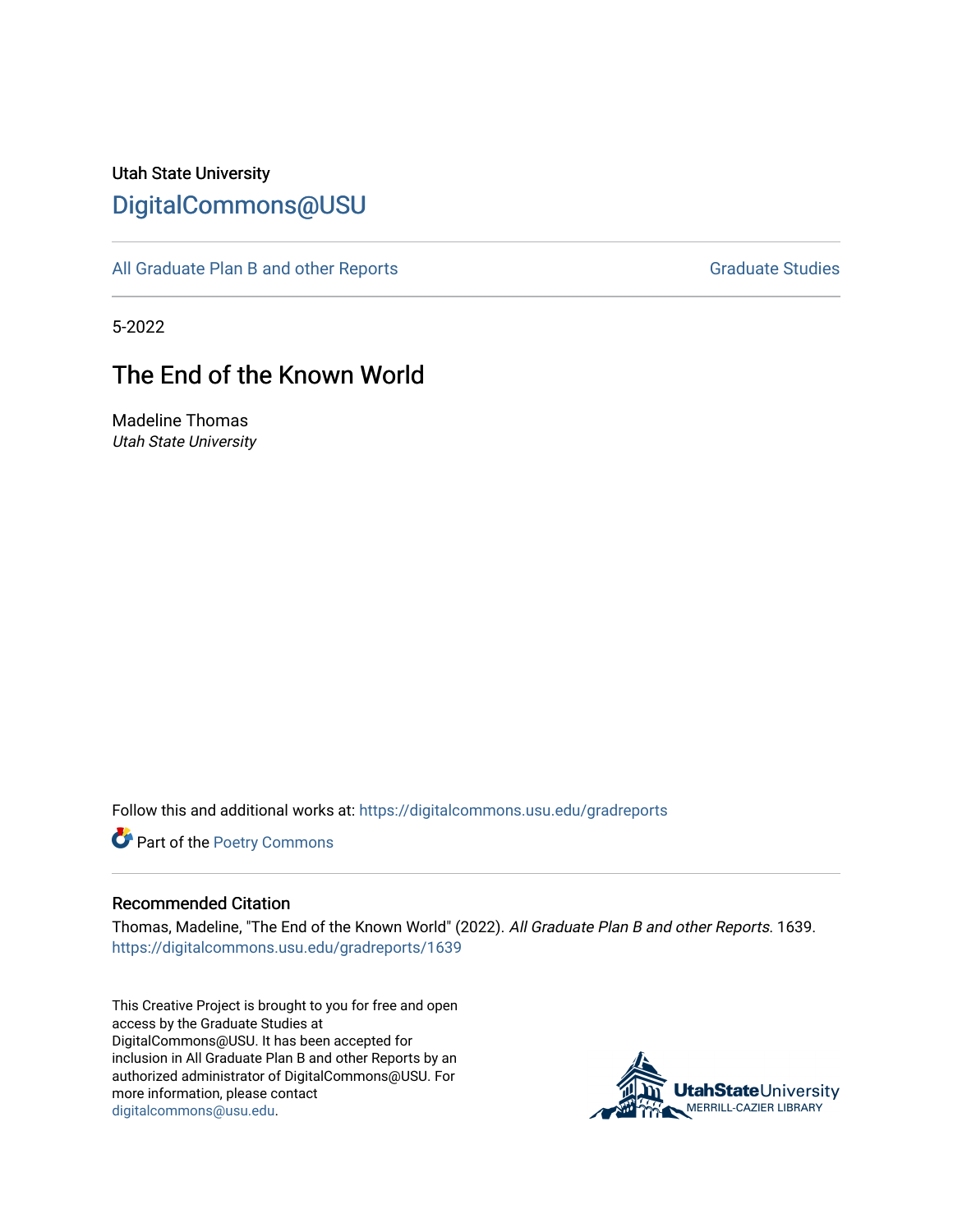## THE END OF THE KNOWN WORLD

by

## Madeline Thomas

A thesis submitted in partial fulfillment of the requirements for the degree

of

### MASTER OF SCIENCE

in

### English

Approved:

Benjamin Gunsberg, Ph.D.<br>
Major Professor Committee Member Committee Member

> Michael Sowder, Ph.D. Committee Member

 $\overline{\phantom{a}}$  , where  $\overline{\phantom{a}}$  , where  $\overline{\phantom{a}}$  , where  $\overline{\phantom{a}}$ 

 $\overline{\phantom{a}}$  , and the contract of the contract of the contract of the contract of the contract of the contract of the contract of the contract of the contract of the contract of the contract of the contract of the contrac

UTAH STATE UNIVERSITY Logan, Utah

2022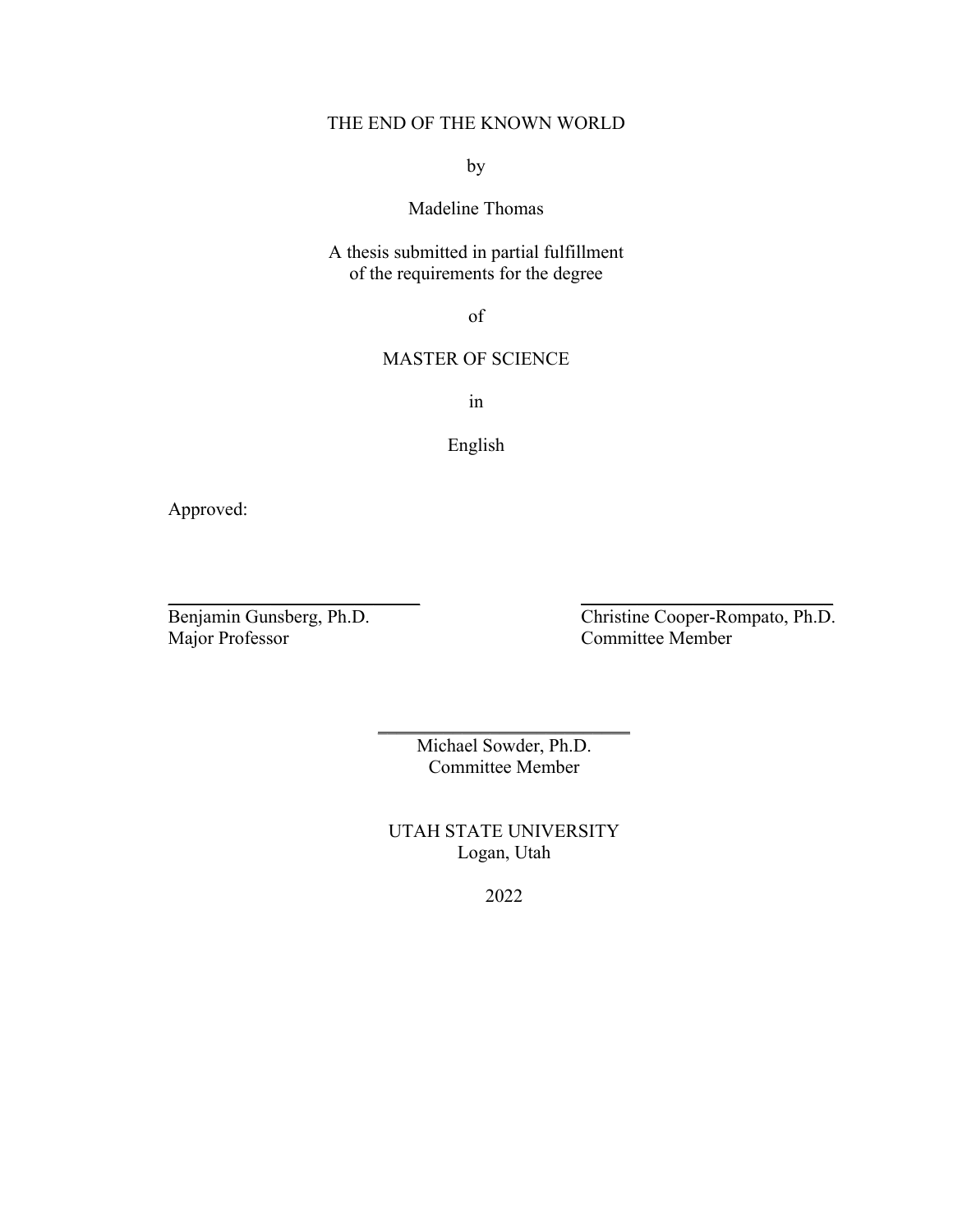Copyright Ó Madeline Thomas 2022

All Rights Reserved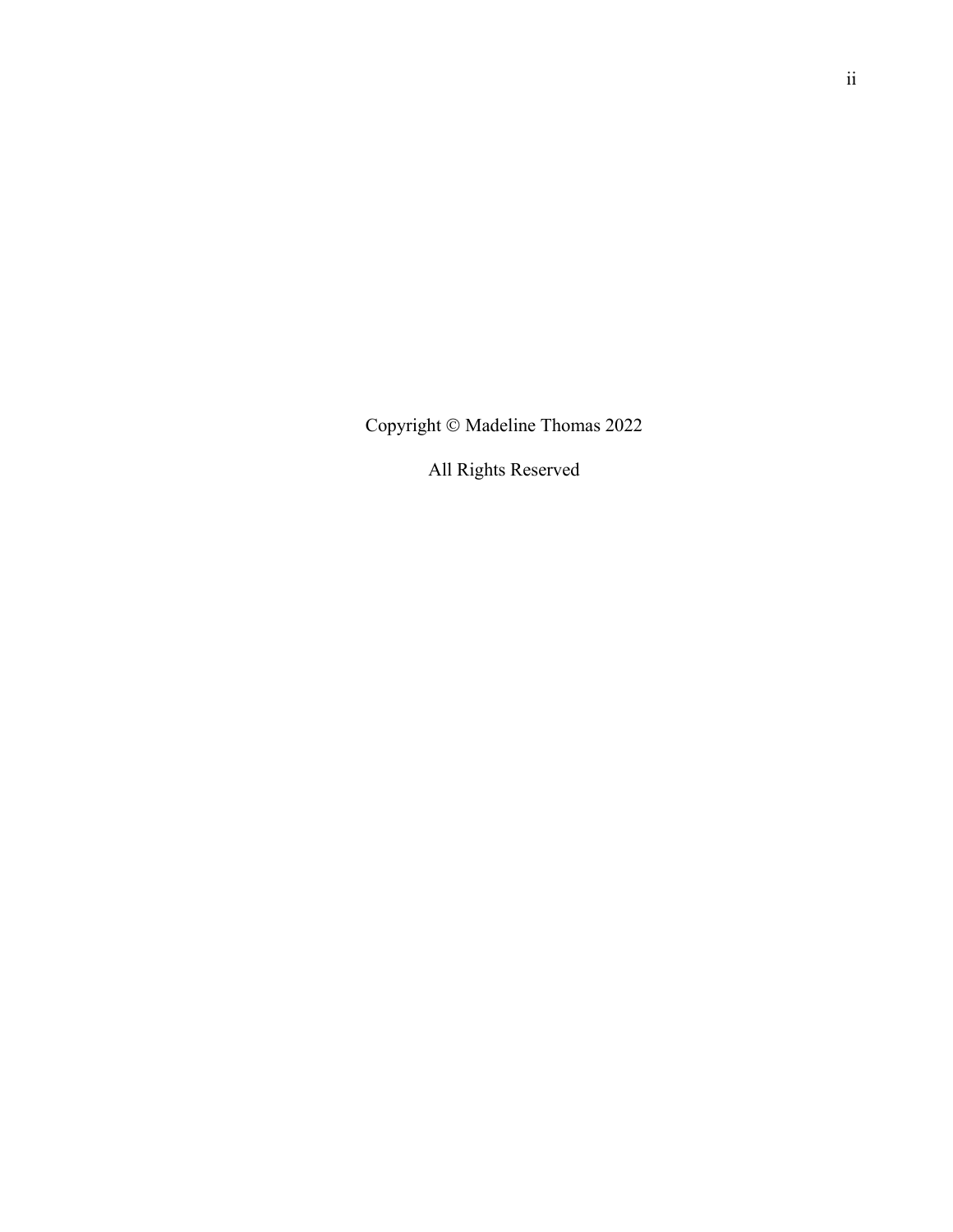#### ABSTRACT

#### The End of the Known World

by

Madeline Thomas, Master of Science

Utah State University, 2022

Major Professor: Dr. Benjamin Gunsberg Department: English

This thesis forms the foundation for a poetry chapbook infused with Norse mythology and pain. It builds itself on two distinct strands. In the first, I reclaim the story of Hel, goddess of death, and attempt to humanize a figure historically branded as monstrous. Her life forms a narrative line through the collection that attempts to capture the whimsy and horror in myth. Intertwined with the goddess are poems centered around a contemporary speaker who suffers from chronic migraine, an autoimmune disease, unexplained tachycardia, and OCD. The poems in this personal strand vary heavily in both form and content but work to target the emotional core of chronic illness and pain. As Hel is known to be half corpse, it is shared suffering that bridges both women across time. Through this chapbook, I hope to be able to represent the pain inherent in life, but also the life we claim despite it.

(38)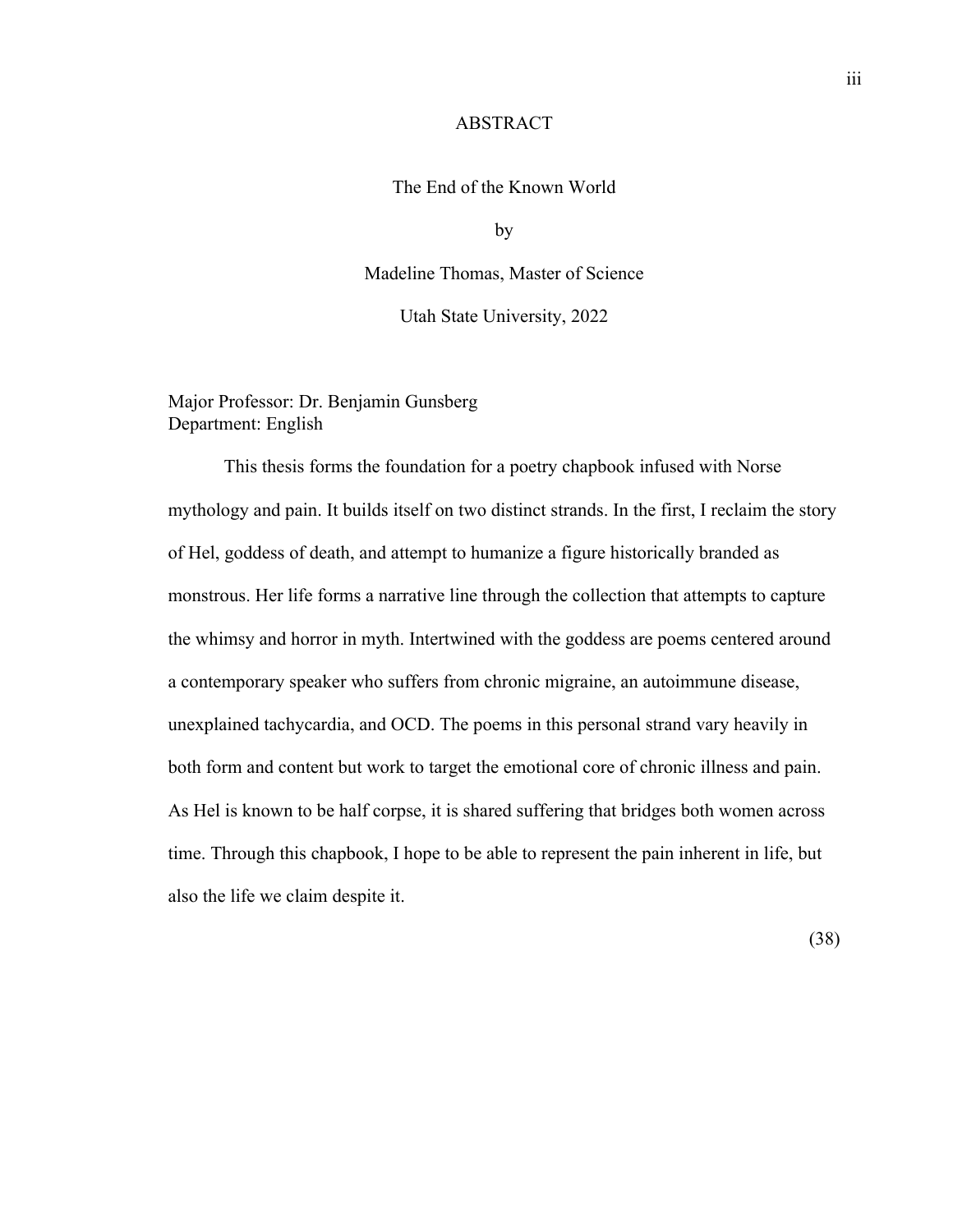#### PUBLIC ABSTRACT

## The End of the Known World

#### Madeline Thomas

This thesis forms the foundation for a poetry chapbook infused with Norse mythology and pain. It builds itself on two distinct strands. In the first, I reclaim the story of Hel, goddess of death, and attempt to humanize a figure historically branded as monstrous. Her life forms a narrative line through the collection that attempts to capture the whimsy and horror in myth. Intertwined with the goddess are poems centered around a contemporary speaker who suffers from chronic migraine, an autoimmune disease, unexplained tachycardia, and OCD. The poems in this personal strand vary heavily in both form and content but work to target the emotional core of chronic illness and pain. As Hel is known to be half corpse, it is shared suffering that bridges both women across time. Through this chapbook, I hope to be able to represent the pain inherent in life, but also the life we claim despite it.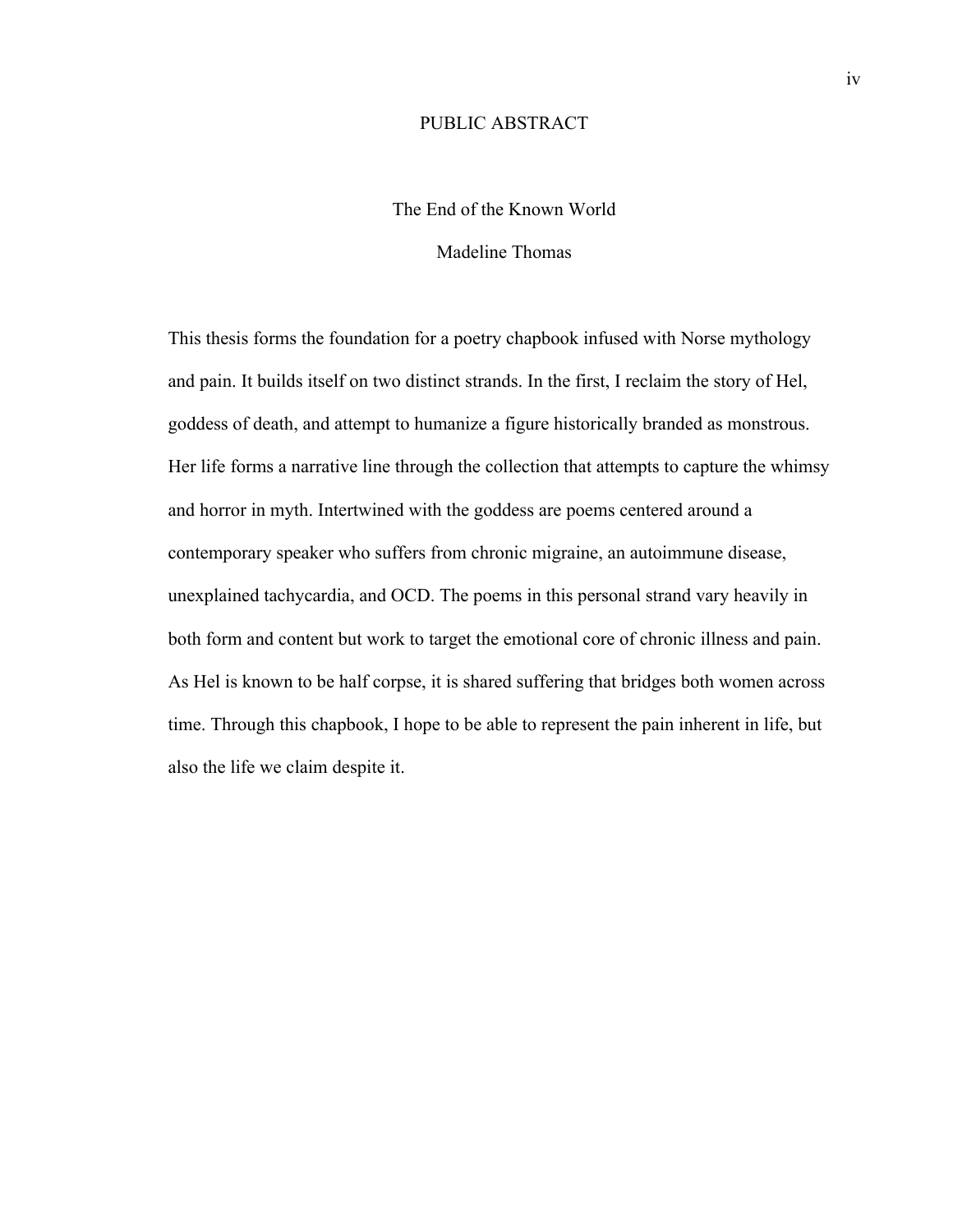#### ACKNOWLEDGEMENTS

I give special thanks to both Shanan Ballam and Dr. Ben Gunsberg for their mentorship in this process and all the work they did to help this collection take shape. Both pushed me to discover and hone my writing identity in unique and vital ways, and both are integral to the poems I produced. Additionally, I'd like to thank Dr. Christine Cooper-Rompato for introducing me to Hel and seeing us both through this process, and to Dr. Michael Sowder for his willingness to jump into this project and help guide it to the end.

I would also like to thank my family for all they did to keep me sane in the last year as I juggled heaping diagnoses and writing simultaneously. I must mention my fellow writers, graduate students, and colleagues at Utah State University—community is a lifeline in the flurries of stress, and I couldn't have found myself in a better one.

Madeline Thomas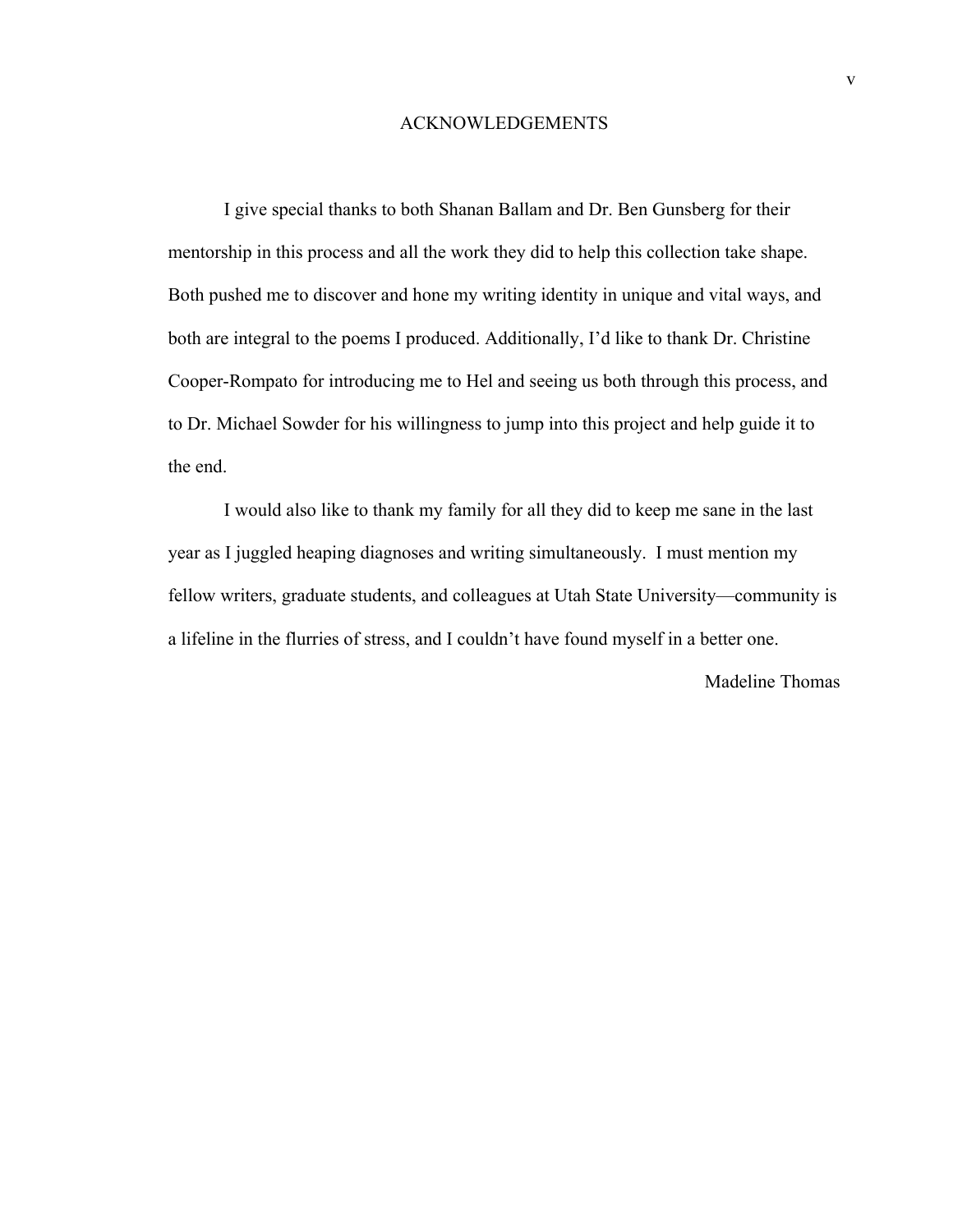## **CONTENTS**

| Watching Deer Through My Sliding Glass Door, Jealous of Simple Life  17 |  |
|-------------------------------------------------------------------------|--|
|                                                                         |  |
|                                                                         |  |
|                                                                         |  |
|                                                                         |  |
|                                                                         |  |
|                                                                         |  |
|                                                                         |  |
|                                                                         |  |
|                                                                         |  |
|                                                                         |  |
|                                                                         |  |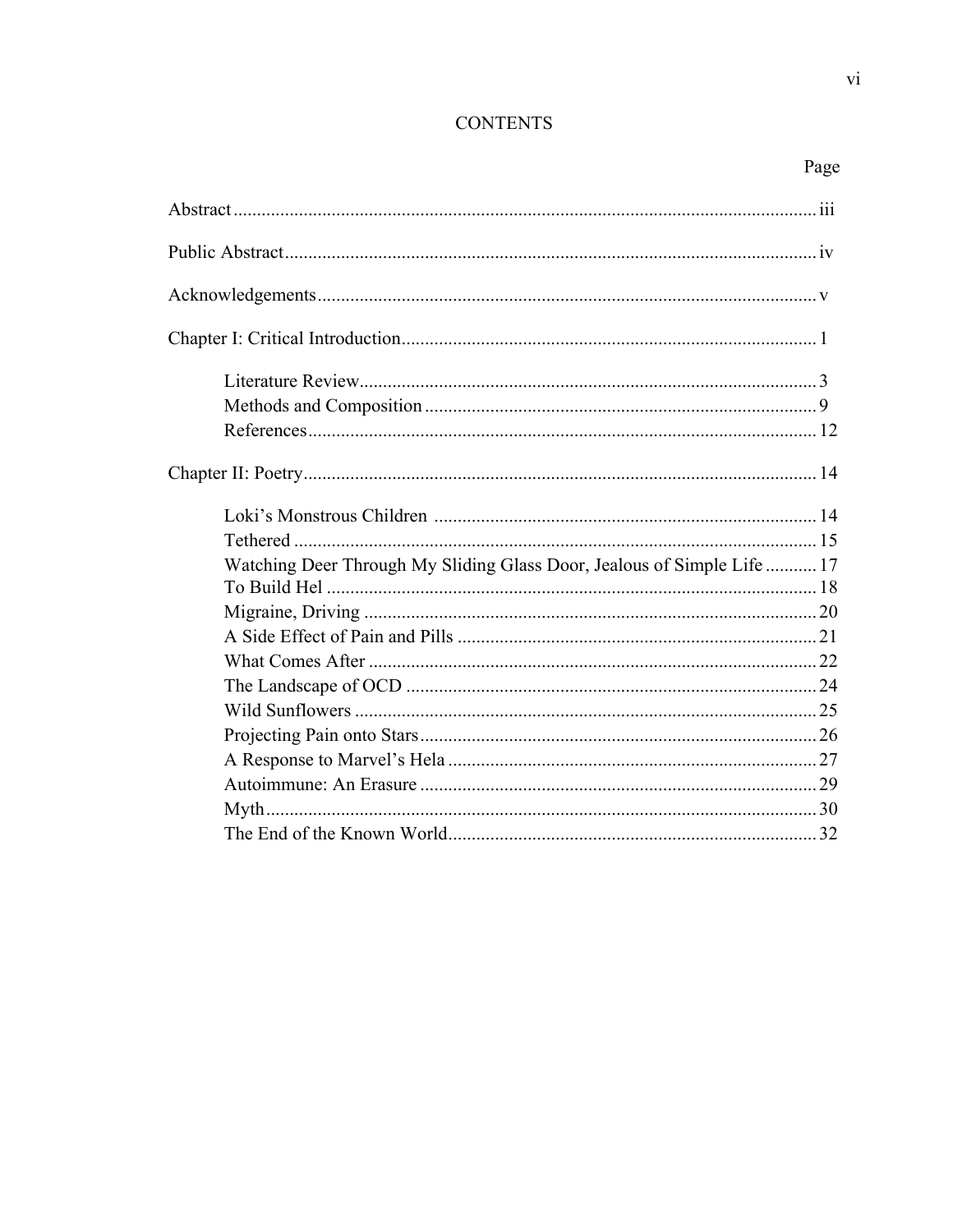#### CRITICAL INTRODUCTION

Louise Glück's *Averno* paints a poetic story of two figures: a contemporary speaker entrenched in the lamentations of life, and the Greek goddess of the underworld, Persephone, entrenched in the lamentations of a life defined by death. In a tone of introspective weight, Glück utilizes ancient myth to explore modern realities related to identity, daughterhood, and the navigation of life with constant knowledge of looming death. In *Averno,* Glück molds Persephone's story into contemporary speculation on the thoughts of a goddess who is often ignored as a seemingly passive figure in the escapades of an overbearing mother and conniving husband. *Averno* refuses to perpetuate this narrative as it gives Persephone a distinct voice and employs a modern speaker to comment on the notions of will and choice in the well-known myth, which result in an argument more complex than the binary good and evil so often employed in storytelling. Instead of a beaming daughter stolen from the embrace of a divine mother, we see a figure torn between the prison they faced in life and the new possibilities awaiting them in the realm of death. In the poem "Persephone the Wanderer," Glück resists the human urge to villainize death as the opposite to life, in such lines as "My soul / shattered with the strain / of trying to belong to earth —" (19). In this line and throughout the poem, Persephone shows as much discomfort in the world of the living as in the world of the dead, to distort the notion of life as a superior existence. Throughout the collection, Glück explores the notion of life free from necrotic fear of death, with consistent pushes to readers to reconsider what is most valuable in our existence. The titular poem "Averno" heavily contemplates death as an inevitability of life. Glück writes, "On one

1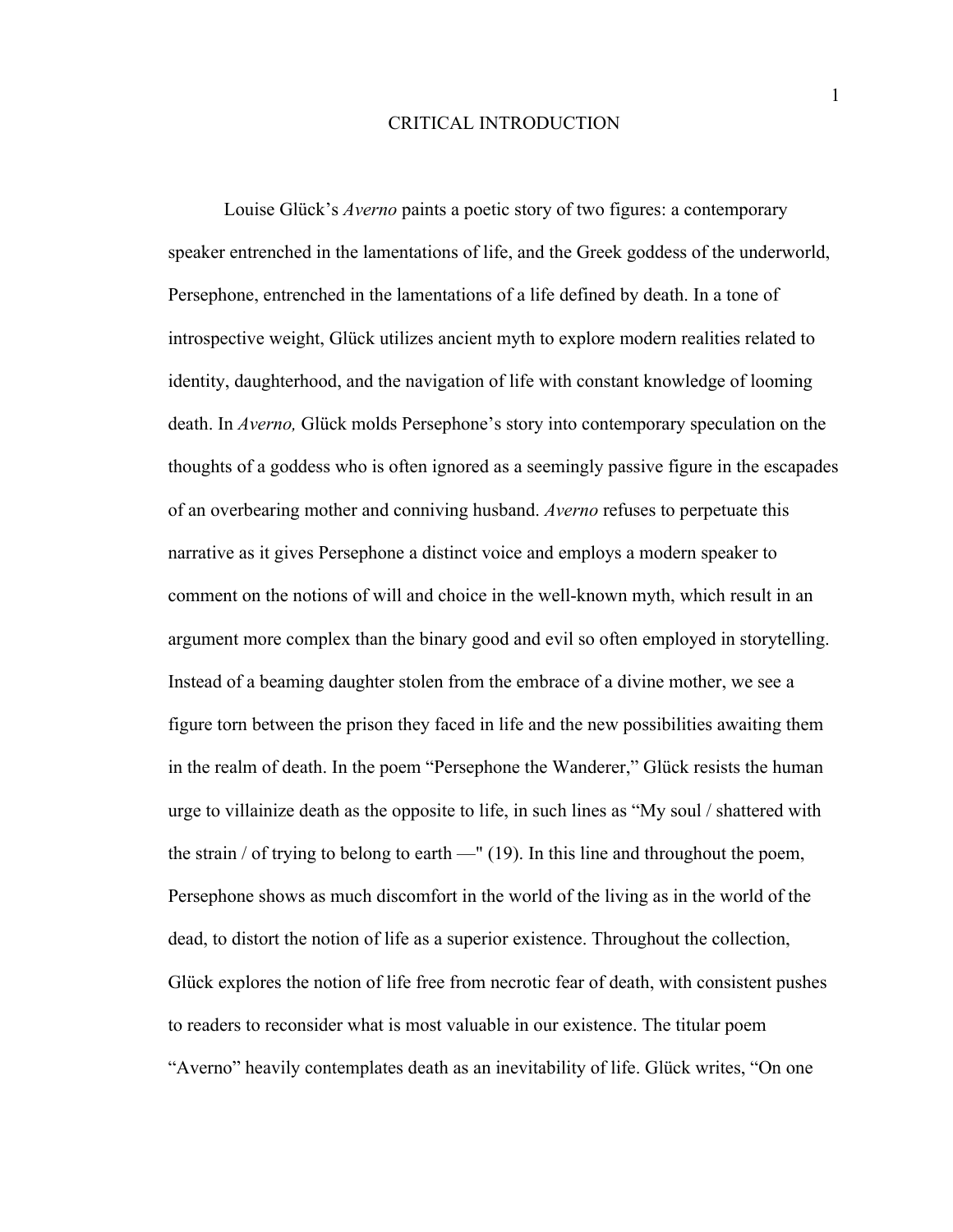side, the soul wanders. / On the other, human beings living in fear. / In between, the pit of disappearance" (64). Gluck argues in these lines that the harm death causes in life isn't that it exists, but that waiting for its arrival interrupts our lives with anxiety and fear that lives in us as long as our breath continues to flow. In this passage death also maintains its bitterness, however, as we separate the living and the dead with ominous "disappearance." As a collection, *Averno* rejects the primary narrative of human existence: that life and death bear moral binaries, that death carried an inherent evil in its sting.

Glück is only one of a long tradition of poets working to adapt folklore and mythology into art for modern audiences. Authors dissect stories and characters into their contemporary implications, blending ancient and contemporary into what is simultaneously familiar and foreign and exploring important questions for readers in the process. While many poets work in the tradition of mythology of ancient Greece, from Glück's *Averno* to Anne Carson's *Autobiography of Red,* my work instead ventures into that of the Old Norse Pantheon. While other popular media reinterprets gods such as Thor and Loki to audiences today, in forms extending from blockbuster superhero movies in the Marvel Cinematic Universe to video games based in the warrior afterlife Valhalla, these figures and those adjacent to them remain largely underutilized in poetry.

Everything in Norse mythology drives toward the end, in a catastrophic event known as Ragnarök. Outlined in Snorri Sturluson's *The Prose Edda* as well as in *The Poetic Edda*, the sprawling battle destroys nearly every figure from the known mythology, to the traditional heroes found in Odin and Thor to the monsters they fight through time like the Fenris Wolf and trickster god Loki. The end of gods and monsters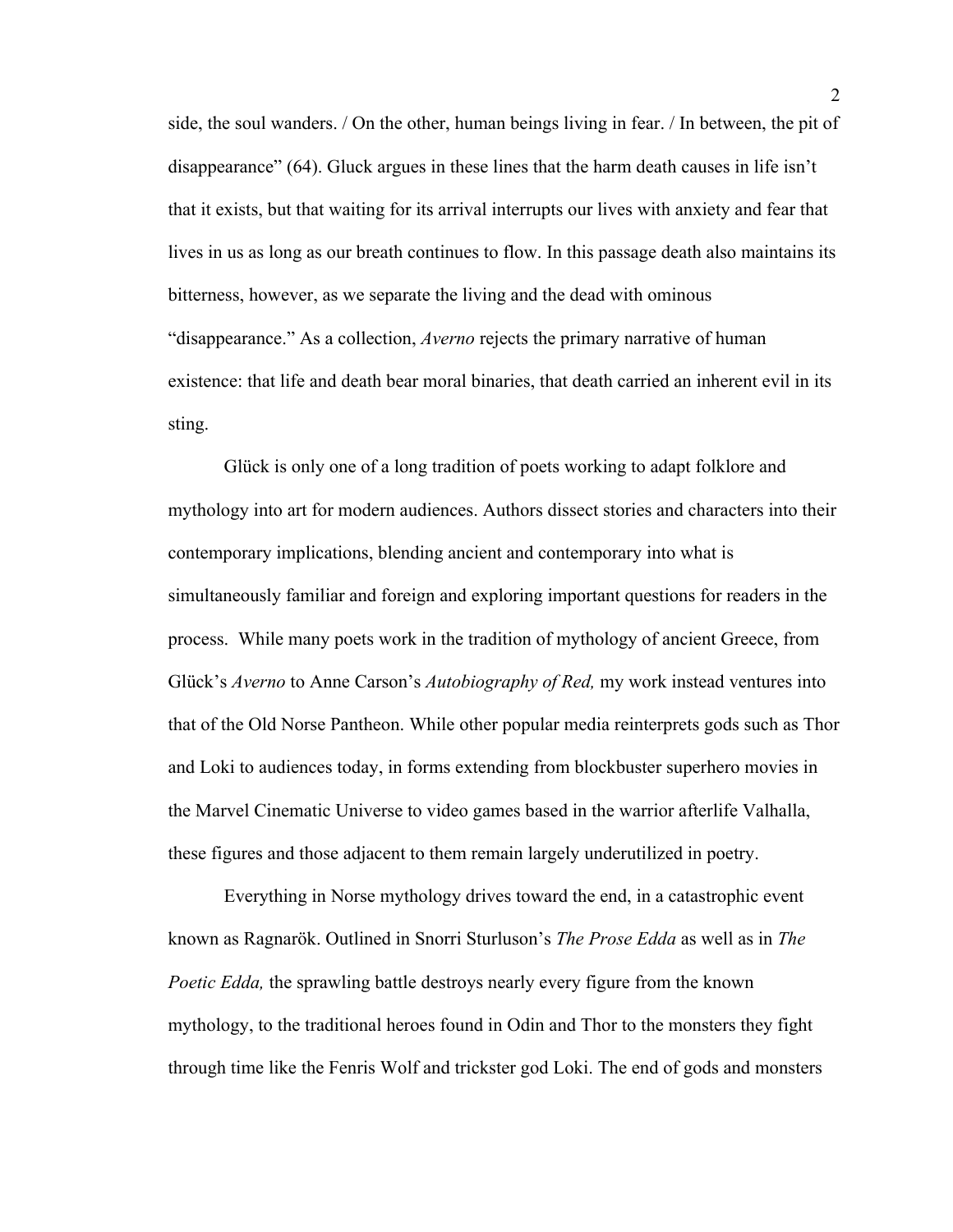destroys the known structure of the world, but clear a path for renewal and hope rises from the ashes. The primary subject of my collection, Hel, does not live to see the new world rise, though the method of her destruction is notably ignored within the Eddas. The death goddess, believed by contemporary scholars to be half-corpse, receives her most detailed and noteworthy description in *The Prose Edda.* As she stands alongside her brothers, Fenris Wolf and the Midgard Serpent, Sturluson describes Hel's role and power within the mythology with words of negative connotation such as "famine," "hunger," and "sickbed" (39). Her kingdom is ensnared in these and other descriptors that portray evil and contempt from the leader banished to rule. At the end of this description comes a more direct description of the woman who rules over "the people who have died of disease or old ago" with, "she is half black and half a lighter flesh colour and is easily recognized. Mostly she is gloomy and cruel" (39). This paragraph of prose forms the basis for "Autoimmune, an Erasure" within the collection. Both Eddas provide more mentions of Hel and her powers, including her brief role in Baldr's death as the gods come to her kingdom to reclaim their favorite son. She appears in the narrative to pose a conditional test for Baldr's release, which Loki thwarts in what is seen as his ultimate betrayal of Asgardian gods. His resulting punishment becomes the most urgent catalyst towards Ragnarök (*Prose Edda* 68). These two stories outline the extent of her power and agency within the mythology. Despite the lack of her presence in Ragnarök, my chapbook works to reclaim Hel's place in the narrative as a woman cast out and hated by the culture of the gods. She, alongside her more notable father and brothers, advocates the need for an end, and the hope for a rebirth they will never see.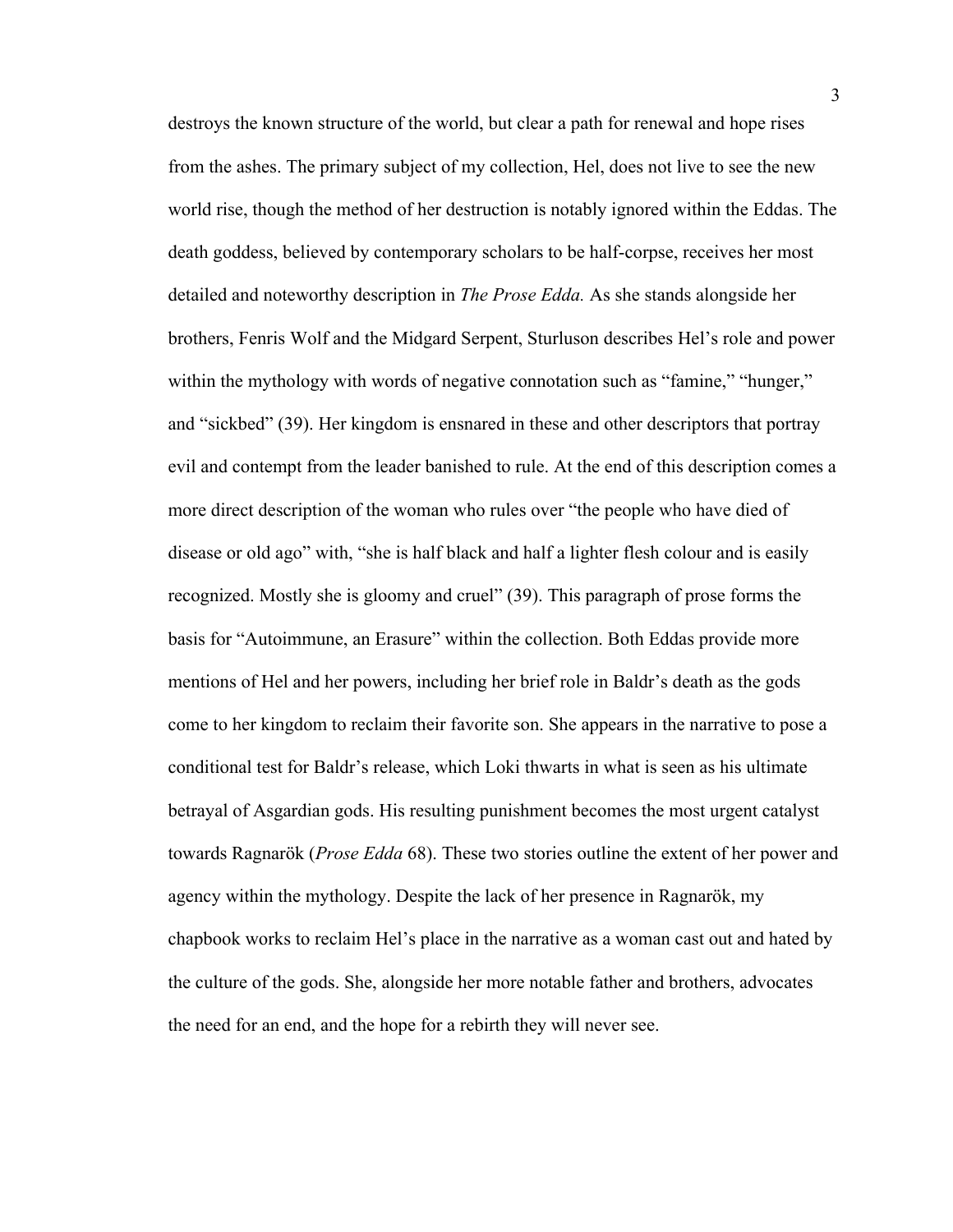My plan B thesis, a poetry chapbook titled *The End of the Known World,* works to bring together Norse Mythology and the experience of chronic illness and pain with Hel, goddess of death, as the main vehicle. The collection intersperses a detailed reimagining of Hel's historically sparse narrative with the realities of existing with chronic illness from a speaker in the contemporary world. Pain forms the connective tissue between both lines as two women, separated through time and myth, navigate life, youth, and femininity in negotiations of coping and loss. Sections dedicated to the goddess form the narrative backbone of the project, while the emotional core lies in more diverse reflections on conditions such as autoimmune disease, migraines, and OCD from the contemporary speaker. Together, the poems work to unravel the walls built around those who so often suffer without expression.

#### **Literature Review**

After a class in Norse Mythology and interest in female monstrosity drew me to Hel and the eventual creation of *The End of the Known World,* Louise Gluck's *Averno*  became my resounding introduction to the potential of mythology as a tool in contemporary poetry. Within her tenth published collection, Louise Glück forges a conversation around life and death, female oppression and autonomy, and general "lamentations" with Greek mythology's Persephone as the guiding subject and figure. As a reader, stepping into *Averno* feels like passing through the entrance to the underworld for which the collection is named. In her poems, Glück cultivates a heavy atmosphere through descriptions and assertions, translated in sections tied directly to Persephone and those dedicated to more human grappling. The poems by no means fall under a single,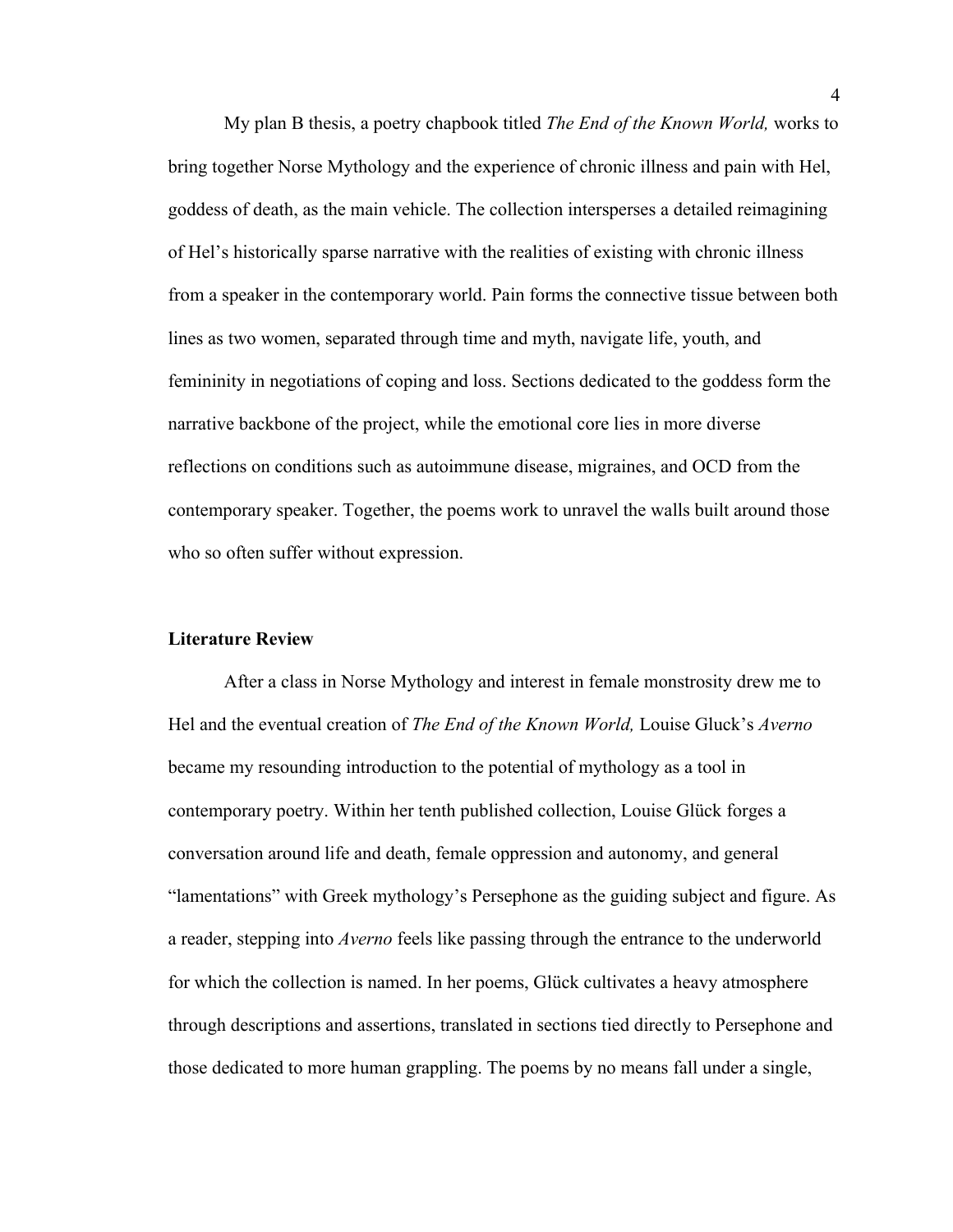dampening note; nuance comes in the changing of seasons, in the noticing of the natural world, in the continual rediscovery of those things that remind one of life, in the refusal to villainize death in poems such as "Crater Lake." While many aspects of my thesis found roots in elements of *Averno,* of most specific interest to my work was Glück's ability to mold Persephone and her well known story to new purposes and messages. The text often subverts the expectations attached to the woman whose only mythological role is to snatch of bite of forbidden fruit and tie herself unknowingly to the underworld forever. However, *Averno* complicates this narrative in a multitude of ways. Two poems, both titled "Persephone the Wanderer," present two distinct possibilities for how Persephone came to know death and exist in the underworld and why her mother's grief begat seasons. The duplicate possibilities of the narrative create an avenue for reimagining and shaping often reserve to folklore retellings. Additionally, the first version of "Persephone the Wanderer" refuses to distinguish the living and dead worlds as binary good and evil. Instead, a sexually active Persephone reflects on the fact that "she has been a prisoner since she has been a daughter" (18). In poems like this one, Glück works to unravel the narrative that Persephone was little more than a kidnapped victim, an object for her mother and husband to fight over. By crafting her mother as a figure to flee from, the figure receives more emotion, complication, and will than most narratives grant. While my work targets a goddess of death from a different mythological foundation, many of the patterns correlate. Hel is shallowly described and rarely granted importance in Norse myth, and the spaces left by the ancient texts opened a pathway for me to imagine Hel's full character according to my own purpose while actively rejecting the implications of empty evil bestowed by her space in history.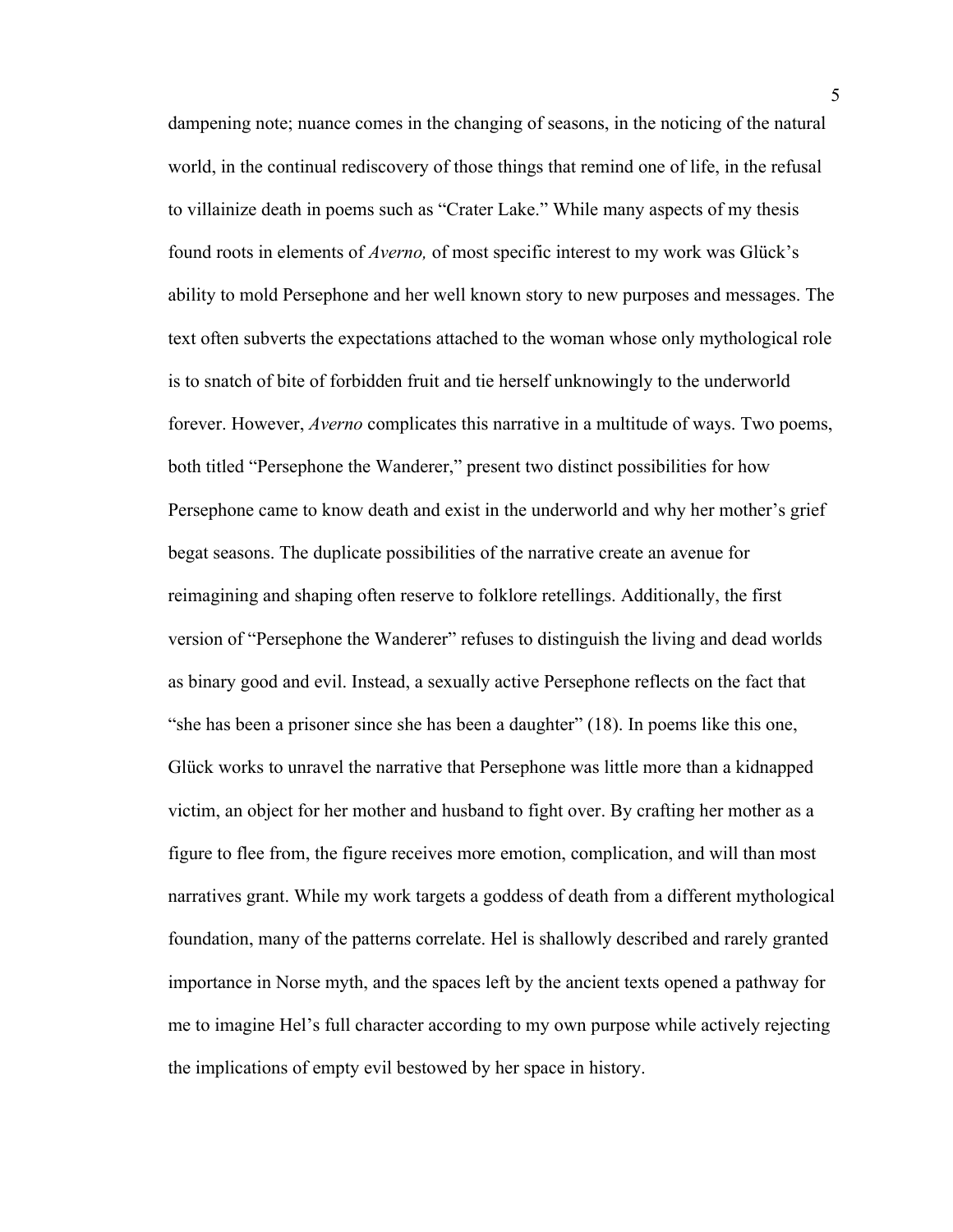While I consulted several more of Glück's books as I prepared for and worked on my own poetry, including *The Triumph of Achilles* and *The Seven Ages,* the book I consulted most in the structure of my chapbook was *Meadowlands,* one of the poet's earlier ventures into the adaptations of Greek mythology. In this collection, she utilizes Penelope, Odysseus, and their son Telemachus to explore concepts adjacent to love, abandonment, waiting, and the deterioration of marriage. Completely rethinking the narrative constructed in Homer's *Odyssey* for these characters, Glück moves back and forth between direct character studies and the voice of a contemporary speaker expressing discomfort in their current marriage — often in separate poems, but occasionally blending those narratives together in examples like "Quiet Evening." The collection often swings back and forth between the contemporary speaker's life and focus and pure mythological interpretations. The mythology is most often split between a third person narrator and the voices of Telemachus and Circe. It is the movement back and forth between distinct times and narratives that I chose to emulate in my own work, with two distinct strands of character and narrative that paint a complex emotional picture when paired together. In *The End of the Known World,* pain is the predominant linking factor between Hel and a contemporary speaker.

Within Byock's translation of *The Prose Edda*, Hel is literally branded as one of "Loki's Monstrous Children." One of the driving desires behind *The End of the Known World* is to sympathize a "monster" into someone feminine, powerful, and kind despite her pain and the harsh treatment given to her by Norse mythology's gods. One of the inspirations for this sympathetic telling comes in Anne Carson's *Autobiography of Red,*  composed as "a novel in verse," that explores the intersections between a contemporary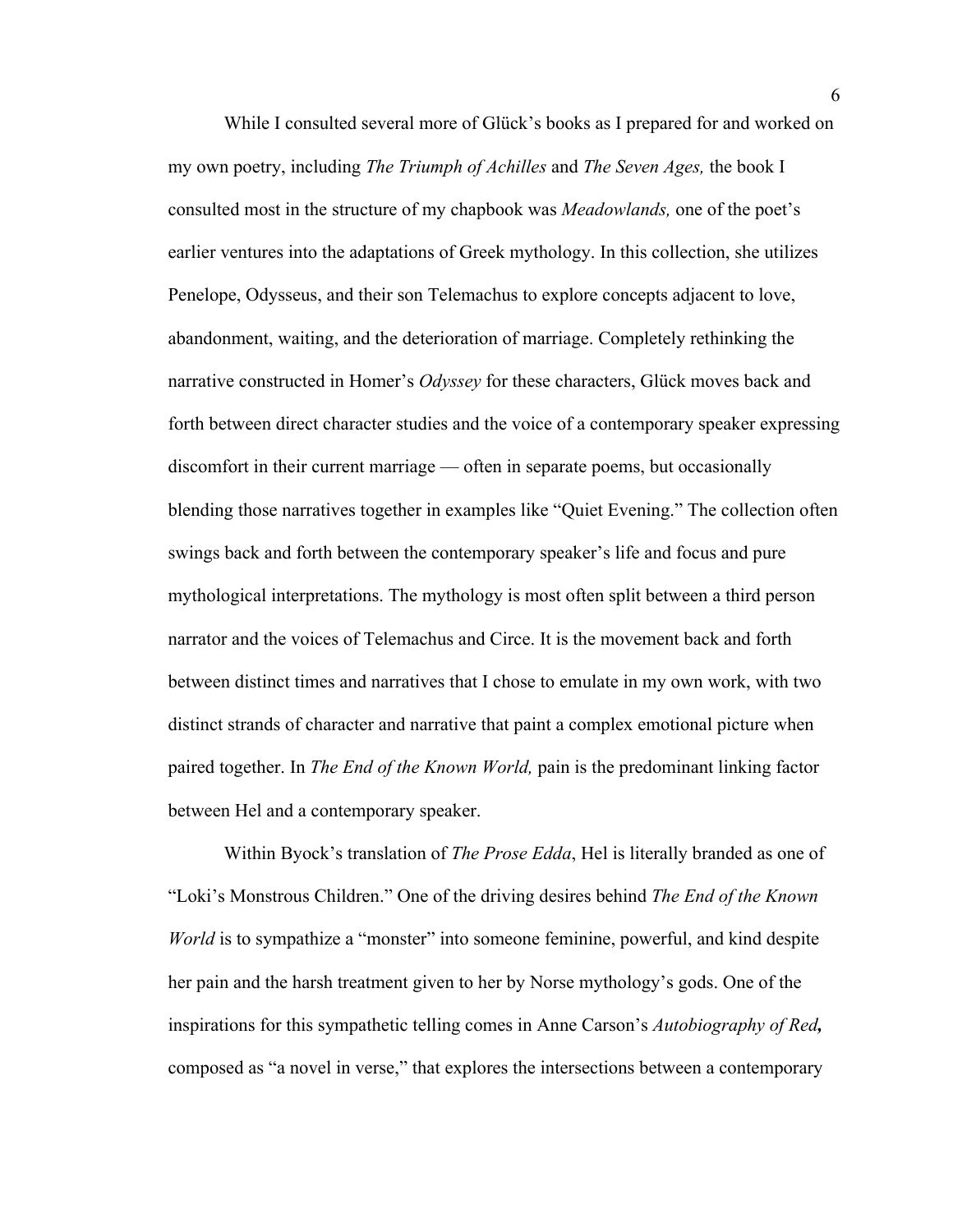artist's life story and the tale of the ancient Greek Monster Geryon. In the introduction to the novel, Carson outlines the sympathetic reading given to the monster, as well as the way at which his killing came with no prior signs of danger or violence, at the hands of a mythological hero previously unquestionable in terms of morality. Throughout her experimental novel, Carson integrates this sympathetic interpretation with her contemporary subject. Myth and reality blend together as contemporary Geryon endures sexual abuse, abandonment, and other traumas as part of his life story. To reshape familiar monsters into sympathetic figures is a unique challenge to tackle, especially as the nature of monsters is generally their separation from humanity or, in mythology, from idealized pantheons of gods. The *Autobiography of Red* provided a model for prompting audiences to rethink what they have learned from past experiences with figures such as Hel.

One of the challenges I faced in my thesis was to tie together a contemporary "I" strand and that of Hel, goddess of death, and Eavan Boland provided a model for molding together the mythological and real. The heartbeat of Boland's *In a Time of Violence* lies in pained history rather than mythology, but the "Legends" she alludes to in the second section of the collection forms texture for both the cultural past and emotional present. Some poems use mythological figures to discuss historical erasure, such as the Persephone-centric "The Pomegranate" and brief mentions of a dangerously ambiguous Oracle of Delphi in "In Which the Ancient History I Learn is Not My Own." Unlike many of the Greek mythology infused poems Glück composes in her work, most of which maintain specific distance between contemporary speakers and the mythological,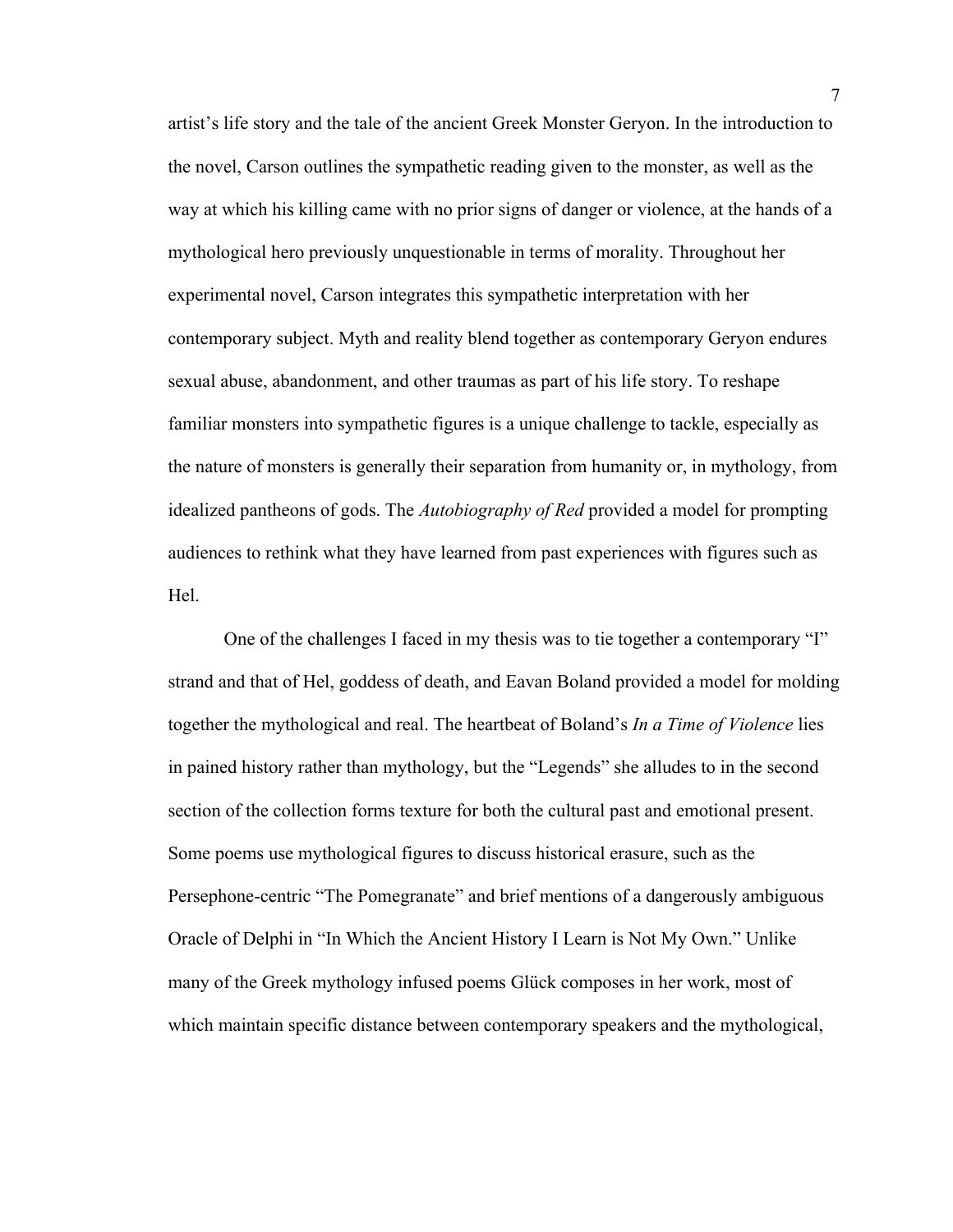Boland instead chooses to inseparably intertwine the contemporary and ancient into one impactful blend. The first stanza of the poem "Love" reads,

Dark falls on this mid-western town where we once lived when myths collided. Dusk has hidden the bridge in the river which slides and deepens to become the water

the hero crossed on his way to hell. (Boland 24)

The collision of real and mythical in this and other poems creates an explicit connection between the contemporary speaker presented in *In a Time of Violence* and the stories the collection chooses to wield. In "Love," readers see that the speaker uses mythology as a lens in which to view past experiences and memory. The poem overlays mythology onto familiar, real-world images to portray the experience of using stories to interpret the world. While *The End of the Known World* primarily employs the separation of the mythological and contemporary, one connecting poem will serve to entangle the "I" speaker with an interest in Hel and her surrounding mythology to build a bridge between the two primary strands. The entire "Legends" section of *In a Time of Violence* informs moves I considered as I composed a poem of explicit intersection.

While my earliest exploration into literature for this project led to poetry based in mythology, later research dug into the legacy of pain and illness writing within the genre. Many poets have contended with personal experiences of pain throughout the ages as a tool to magnify a deeply raw human experience. One poem of particular interest and inspiration came in Tory Dent's "The Moon and the Yew Tree," named after and using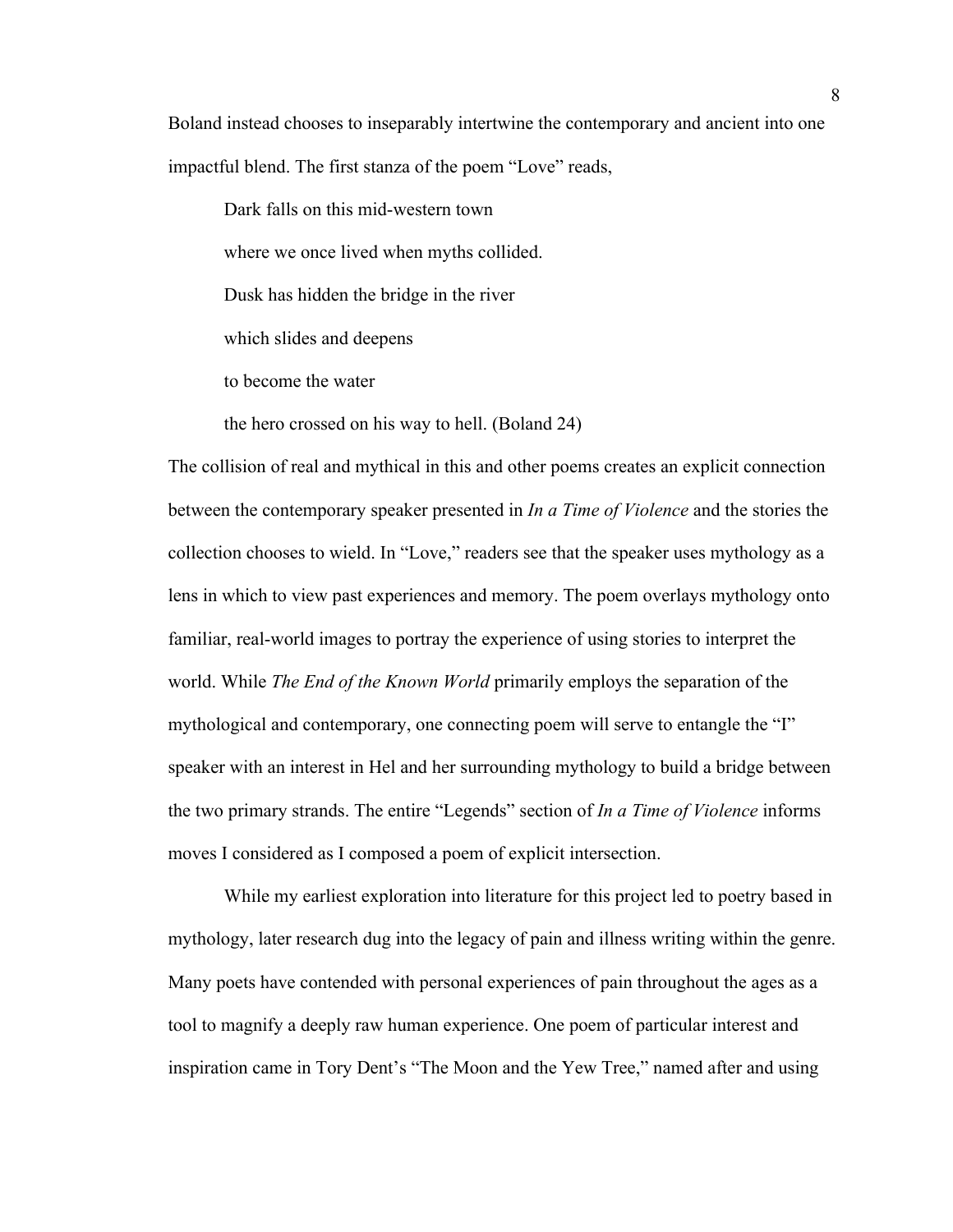lines from the Sylvia Plath poem of the same title. Within the poem, Dent weaves together lines pulled from Plath's work with a contemporary speaker's narration on the experience of dying from an unnamed disease. Far from derivative, Dent's work instead places her own lines in direct conversation with Plath's, building sequences such as, "*This is the light of the mind, cold and planetary. / The trees of the mind are black.* Their irregular branches, / like broken arms backlit from MRI dye, offset by yearning" (1-3). As she wields Plath's words as building blocks for her extended images and metaphors of illness and pain, Dent cultivates a tone both haunting and intimate to translate unique bodily failure to readers. The visual nature of "The Moon and the Yew Tree" provided inspiration for the ways in which pain might be conveyed through images, as well as the power that can be drawn in direct interaction with other works in poetry. Another prominent poet to explore aspects of illness and pain is Meena Alexander, particularly in the poem titled "Diagnosis." In powerful manner, Alexander's words convey in intense brevity the frozen moment that comes in diagnosis and the spiraling implications a diagnosis can have on understanding your body and its future potential for failure. As the poem moved readers between the scene of a painful diagnosis and the resulting mental onslaught, Alexander chooses a compact but effective method of delivery, in lines such as, "Inviolate bones/Torn ligament of language." While my personal style tends toward longer lines and deeper descriptions, Alexander makes a clear argument for the power of perfectly selected words in illness-centric poetry.

Another influential text came in Neil Gaiman's *Norse Mythology,* a largely faithful retelling of the events outlined in *The Prose Edda.* Within his work, Gaiman translates the ancient tales for modern audiences through contemporary skills in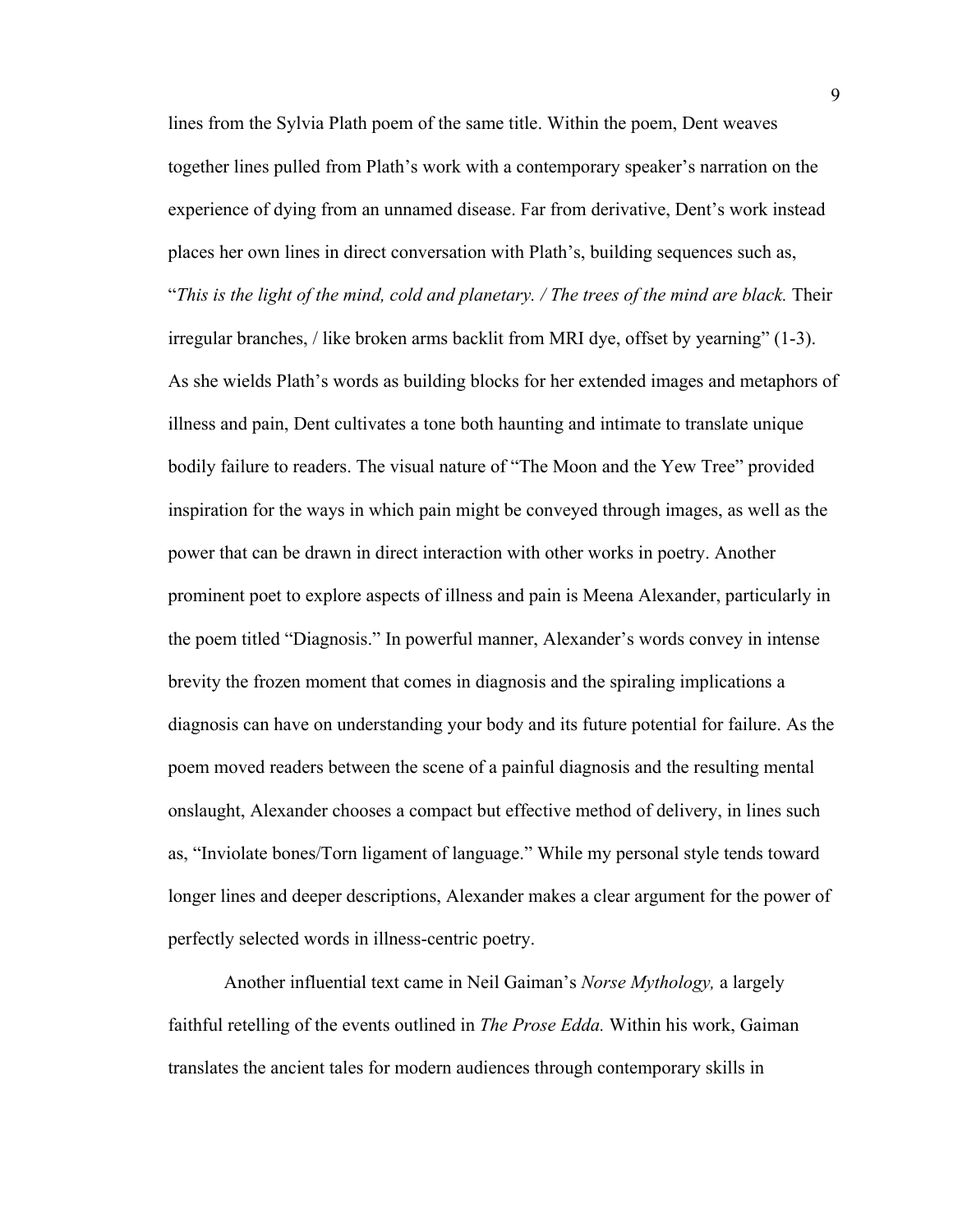narrativity, enhanced detail, and what the book jackets describe as "deft and witty prose." *Norse Mythology* characterizes many of the figures that appear in my chapbook, and Gaiman's work is what first raised my questions surrounding Hel and her siblings as sympathetic figures and as part of the gods' self-fulfilling prophecy. While the primary function of this text in relation to my project was referential, Gaiman's ability to twist the ancient stories to ask contemporary questions is something I value as I endeavor to translate many of these stories into poetry.

Although vastly different in content from *The End of the Known World* and the other literature reviewed in this section, the impact of Tracy K. Smith's *Life on Mars* on my sense of poetry and willingness to explore within it is undeniable. Poems such as "My God, It's Full of Stars" push past all traditional notions I once held about poetry with elements such as illustrative use of pop culture and extensive commitment to many of the conventions of sci-fi normally ignored in poetry. Smith's work invited me to experiment in form, content, and passion within my own poems, and provided a model for how it all comes together in a cohesive and powerful collection. *Life on Mars* is one of my most read books, and finds itself reflected in some of my own poems, especially "Projecting Pain Onto Stars."

#### **Methods and Composition**

In the early conceptual stages of *The End of the Known World,* I planned to center focus on Fenris Wolf as a figure to embody the concept of self-fulfilling prophecy with a distant speaker that served as a hybrid between Hel, his sister, and a contemporary contender with chronic pain in the form of migraine. However, as ideas developed and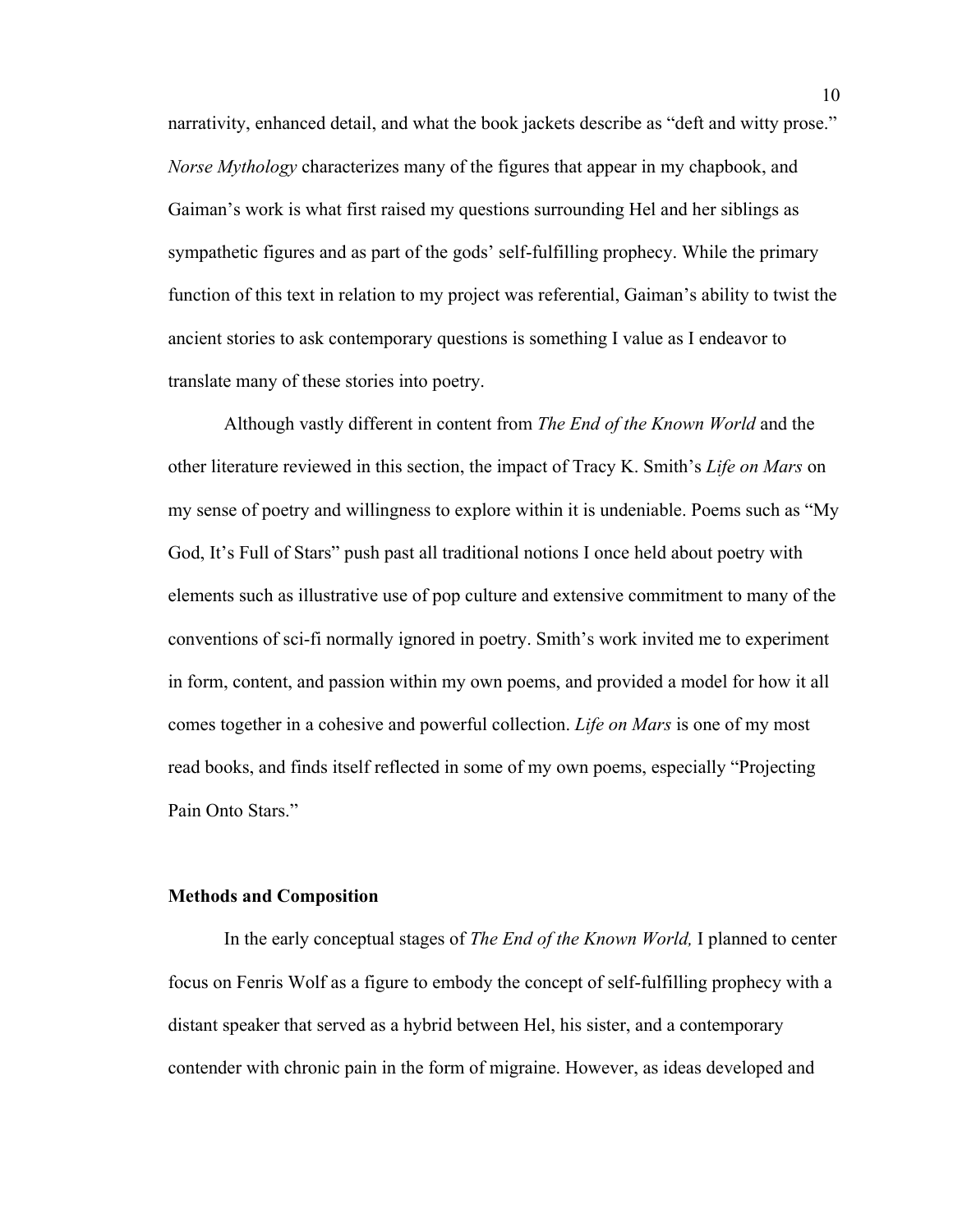poems began to take shape, Hel absorbed my attention and building a complete narrative in her story became a greater goal. I also widened my contemporary speaker's focus to a more wholistic view of a dysfunctional body and brain, translating migraine alongside unexplained tachycardia, autoimmune disease, and OCD. Early in the drafting process, the contemporary speaker and Hel became distinct threads rather than the hybrid I originally intended. However, initial drafts often utilized a first-person speaker for both women. In revision, I decided to reach for greater distinction between threads by devoting an omniscient third person speaker for most of Hel's story. The contemporary speaker continues to operate in a first-person perspective. I often considered the distinct threads in the way one might think through individual lines of a braided nonfiction essay, and the connective element between the two lines was the pain both women experienced that, in many cases, bore stark similarities. Alternating between more narrative driven mythological retellings and more experimental translations of pain and illness provided energy in contrasts and movement in tone and style.

While several poems remained similar to their first drafts, most in the collection received overhauls in form and focus in the revision process as my vision for the collection as a whole clarified. As a writer who goes into initial drafting willing to explore on whims and vibes, the process of creating a cohesive chapbook was heavily reliant on revision at every stage to tie individual concepts together. Before I launched into the end stages of my revisions, I revisited many of the works of poetry I consulted in my preliminary literature review, which helped me with general thoughts on form as well as innovations for revising with energy in mind. I allowed myself to be vicious in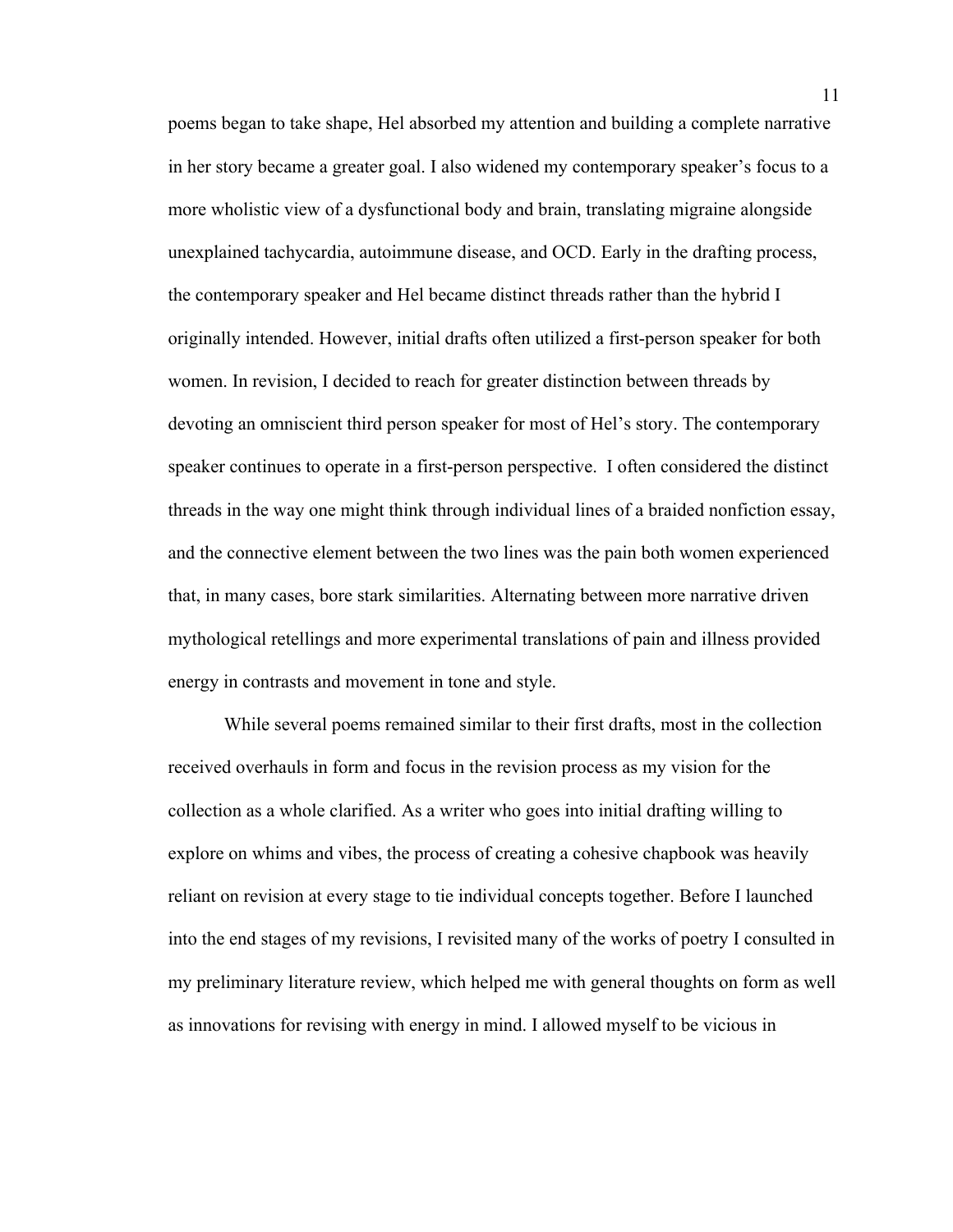rewriting and cutting, even starting over when a poem no longer fit into the wider goals of the chapbook.

More than anything, I hope *The End of the Known World* succeeds in translating the experience of chronic illness, mental illness, and pain. Additionally, I hope pain intersects with a sympathetic retelling of a mythological monster who, in my thinking, also embodies an existence marked by pain. As a whole, I hope the reading experience is simultaneously energetic and contemplative, intimate and relatable.